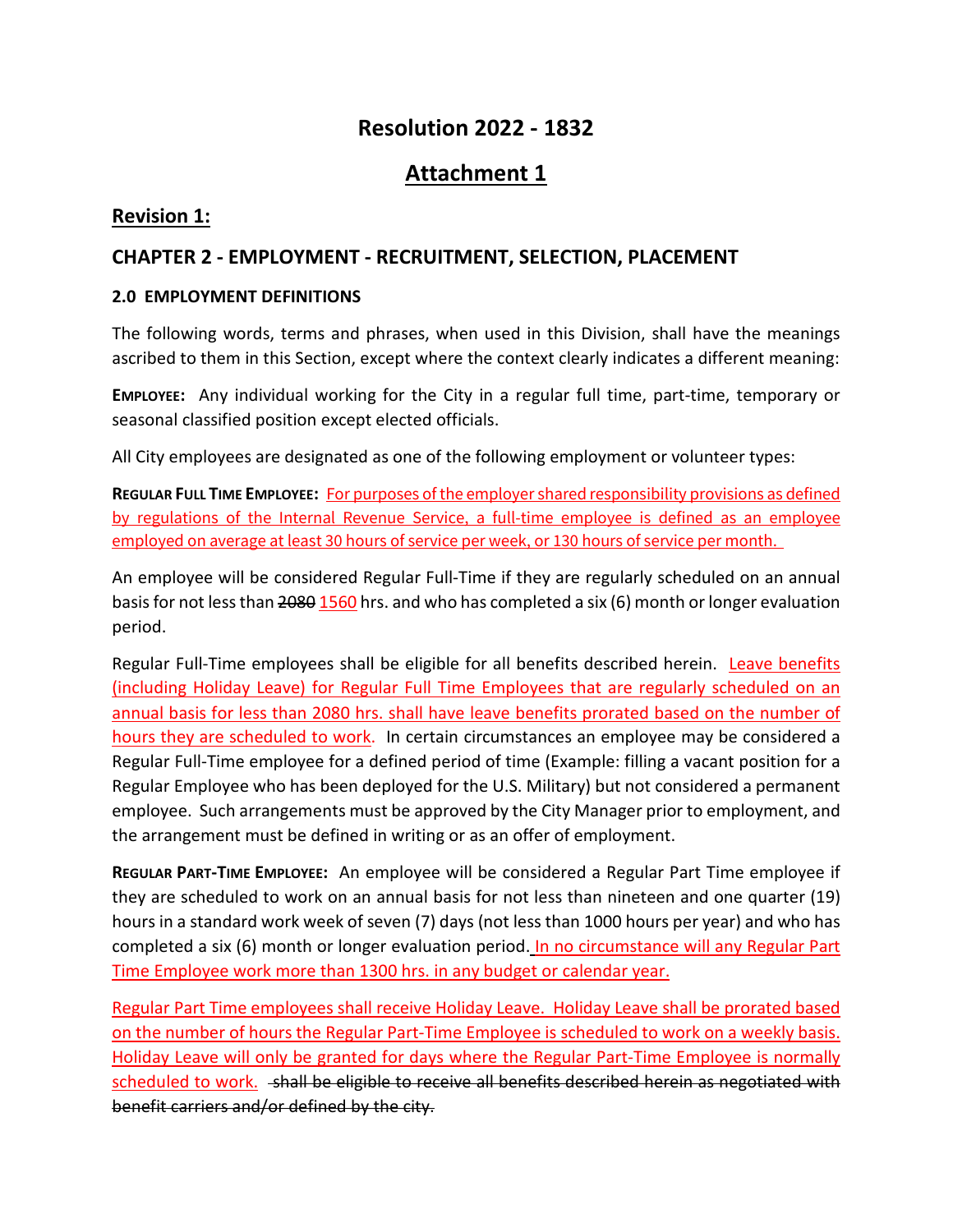**NON-REGULAR PART TIME:** An employee will be considered a Non-Regular Part Time employee if the hours they work are periodic and scheduled on an as needed on an annual basis and where the employee works less than forty (40) hours in a work week of seven (7) days. The actual work hours of a Non-Regular Part Time employee may vary during the year. In no circumstance will any Non-Regular Part Time Employee work more than 1300 hrs. in any budget or calendar year. Non-Regular Part Time employees are not eligible to receive any benefits or accrue service time.

## **CHAPTER 3 - COMPENSATION**

## **3.3 INSURANCE COVERAGE**

#### **ELIGIBILITY REQUIREMENT FOR BENEFITS**

The City will comply with the mandates of the Affordable Health Care Act when determining an employee's eligibility for insurance benefits. However, no employee will be eligible for employee benefits if they do not work a minimum of  $4,000$  1,500 hours annually, or the number of hours required under State law, or contractual requirements.

Following initial eligibility insurance coverage becomes effective on the first (1st) day of the month following thirty (30) days of regular employment for eligible employees or as stipulated through contractual requirements with benefit providers.

#### **HEALTH INSURANCE**

Any City employee who meets the eligibility requirements of the group's health insurance program in place at the time of the employee's hire with the City of Aurora may participate. Employee contribution rates will be reviewed on an annual basis and approved by the City Council as needed, based on the financial condition of the City and budgetary considerations. A copy of the approved employee contribution rates will be maintained in the City Manager's Office and will be available to employees at New Hire Orientation, during annual open enrollment or upon request.

Policy and plan designs are subject to change. Refer to your current insurance policy manuals or contact the Human Resources department to obtain current information.

Health coverage shall cease per the group's health insurance contractual agreement in place at the time of the employee's separation from employment.

The City cannot guarantee coverage or benefits in any way. The City specifically reserves the right to change or eliminate benefits when the City deems it necessary based on the financial condition of the City and budgetary considerations.

#### **LIFE INSURANCE**

The City of Aurora will provide a basic life insurance benefit for all full-time employees. In addition, the City will pay a portion of the premium for Basic Dependent Life/AD&D if the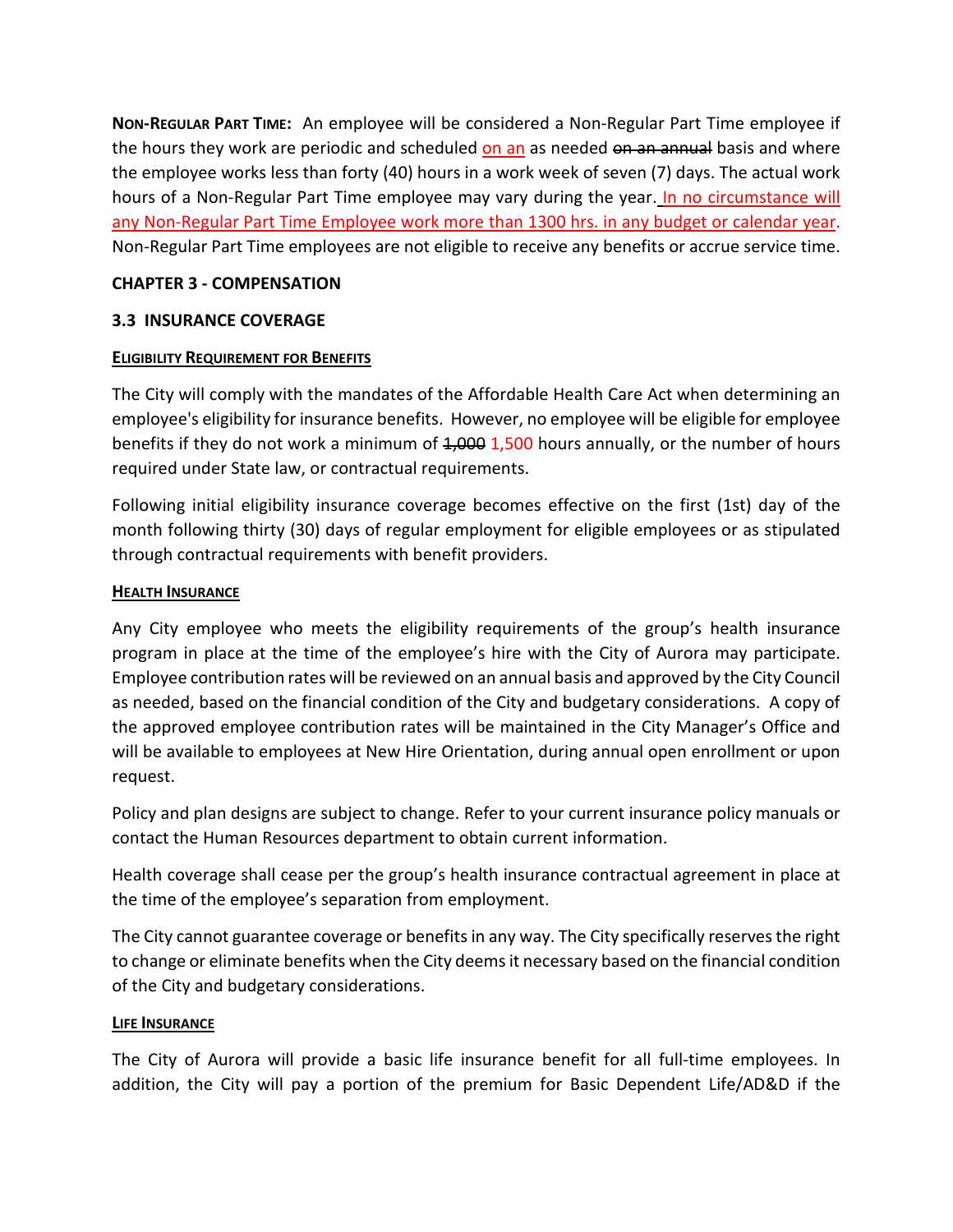employee elects such coverage to be determined annually based on the financial condition of the City and budgetary considerations. (see the Human Resources Office for additional details).

## **SUPPLEMENTAL INSURANCE AND BENEFITS**

The City may make available other insurance/benefits to employees on an optional basis. An example of these supplemental insurance/benefit offerings are: Vision, Dental, Short-Term and Long-Term Disability, Optional Life Insurance, Identity theft/credit protection and other various programs. Representatives from these vendors visit the City employees at least one time per year to offer plans and answer questions that employees may have.

These optional insurance and benefits products may be available to the employee at reduced group rates and the City reserves the option to cover a portion or all of the costs associated with these optional coverages to be determined annually based on the financial condition of the City and budgetary considerations.

Most policies are available on a pretax basis (see the Human Resources Office for additional details).

## **3.8 HOLIDAYS**

#### **GUIDELINES**

- 1. Regular Full-Time employees will receive eight (8) hours pay for established holidays as designated in these Personnel Rules and Regulations. For Regular Full Time Employees that are regularly scheduled for less than 40 hrs. per week, Holiday Leave shall be granted on a prorated based on the number of hours the Regular Full-Time Employee is regularly scheduled to work on a weekly basis.
- 2. Regular Part Time employees shall receive Holiday Leave. Holiday Leave shall be granted on a prorated based on the number of hours the Regular Part-Time Employee is regularly scheduled to work on a weekly basis. Holiday Leave will only be granted for days where the Regular Part-Time Employee is normally scheduled to work.
- 3. Regular Full-time or Regular Part-time employees who are required to work on a City designated holiday shall receive time and one-half  $(1/2)$  overtime pay for time actually worked on a City holiday.
- 4. Employees on unpaid leave of absence will not receive holiday pay.
- 5. If a legal holiday occurs during an employee's vacation, that day will not be charged to the employee's accrued vacation time.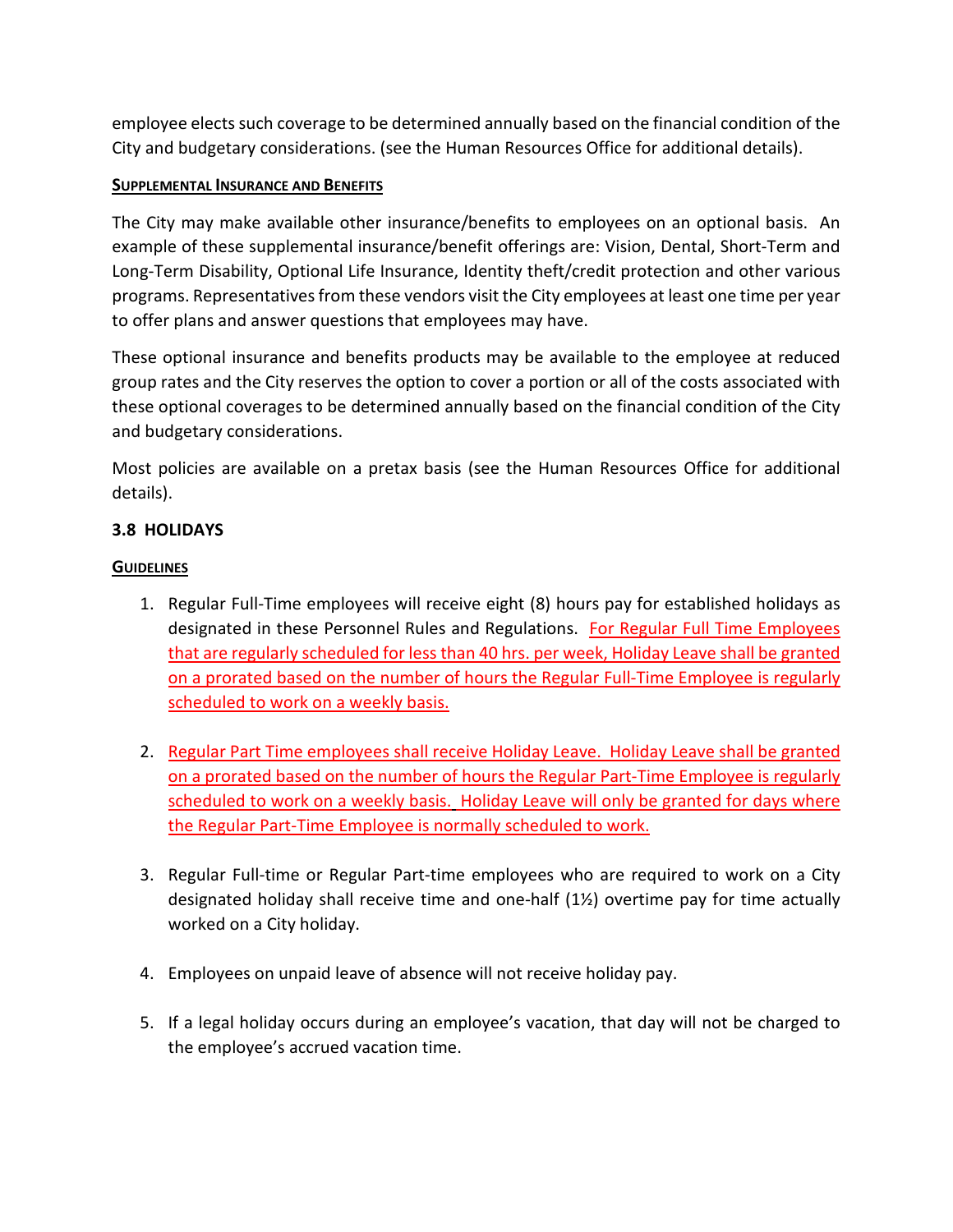- 6. If a City holiday falls on the regularly scheduled day off of an employee, that employee will receive a day (8 hours) of holiday pay for that day.
- 7. If a City Holiday falls on a regularly scheduled workday for an employee, that employee will receive 8 hours of pay in lieu of time off, or the employee may choose to accrue 8 hours of Compensatory Time at the discretion of the City Manager.
- 8. City employees regularly scheduled to work a holiday who, instead use other leave on the holiday, will not receive holiday pay. Under no circumstances will the employee be paid both holiday pay and leave pay.
- 9. When any City holiday falls on a Saturday or Sunday, the preceding Friday or following Monday shall be declared a holiday. In certain instances, the City Manager may direct a holiday to be observed on alternative days in order to accommodate a more practical and beneficial schedule for employees.
- 10. When an employee is scheduled to work both the actual holiday and the day observed by the City in lieu of the holiday, only one (1) day will be considered the holiday for which holiday pay will be paid.
- 11. In no case will pay for a holiday exceed eight (8) hours.
- 12. Salaried employees are allowed time off on a holiday.
- 13. To be eligible to receive pay for an observed holiday an employee must not have been absent without pre-approved authorized leave either on the workday before or after the holiday.

#### **APPROVED HOLIDAYS**

The following days shall be holidays for all City employees:

- 1. New Year's Day, January 1;
- 2. Washington's Birthday, third (3rd) Monday in February;
- 3. Memorial Day, last Monday in May;
- 4. Independence Day, July 4th;
- 5. Labor Day, first (1st) Monday in September;